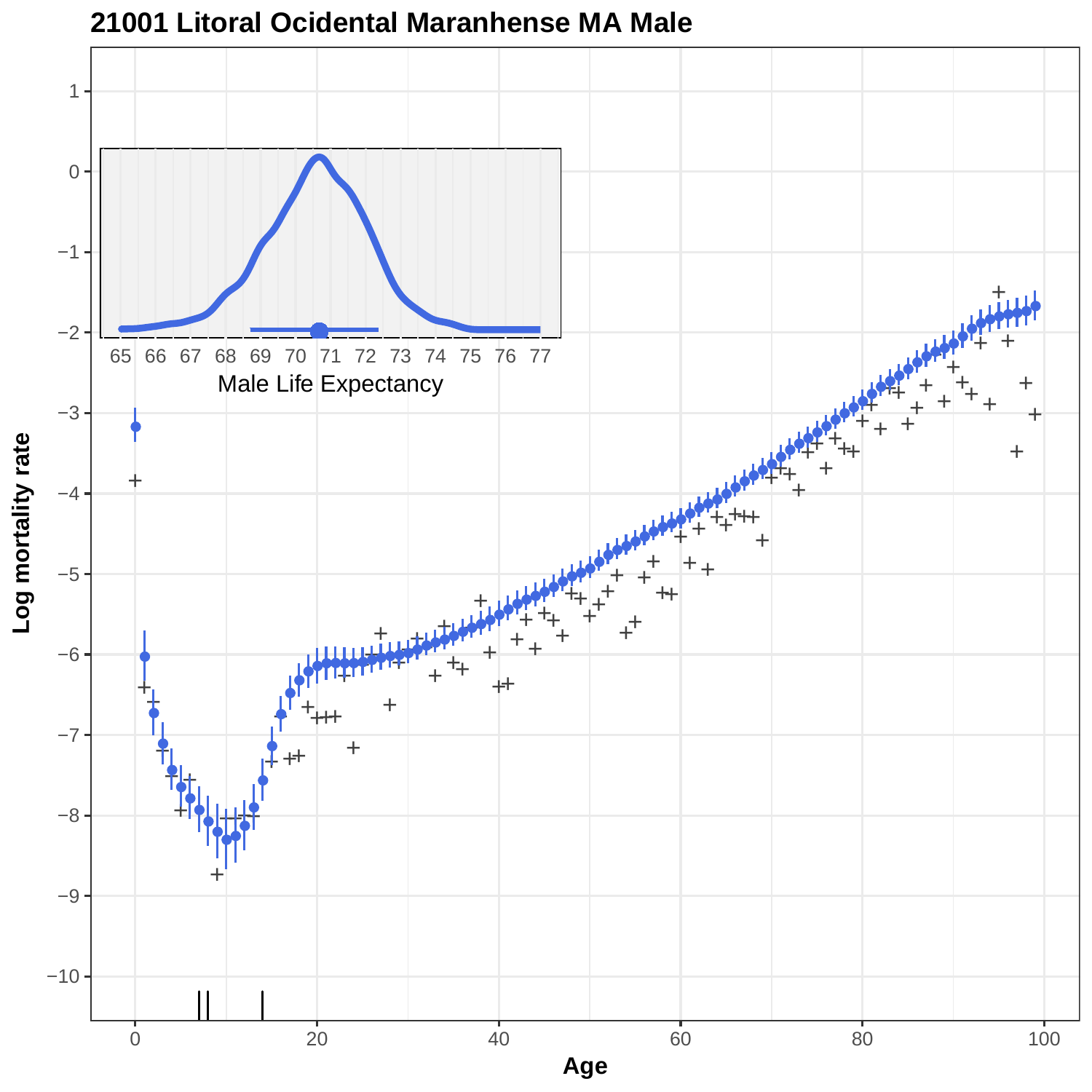

**21002 Aglomeração Urbana de São Luís MA Male**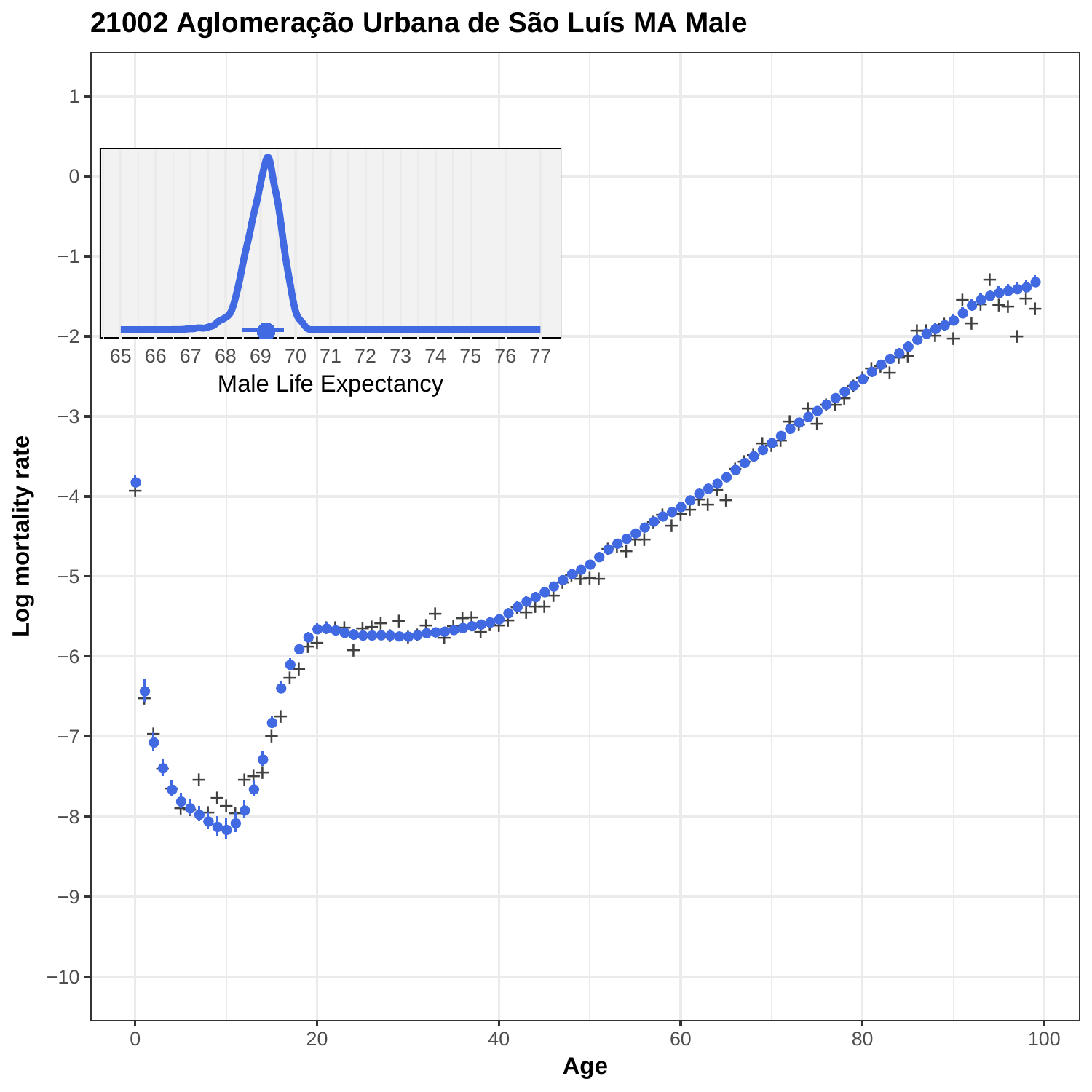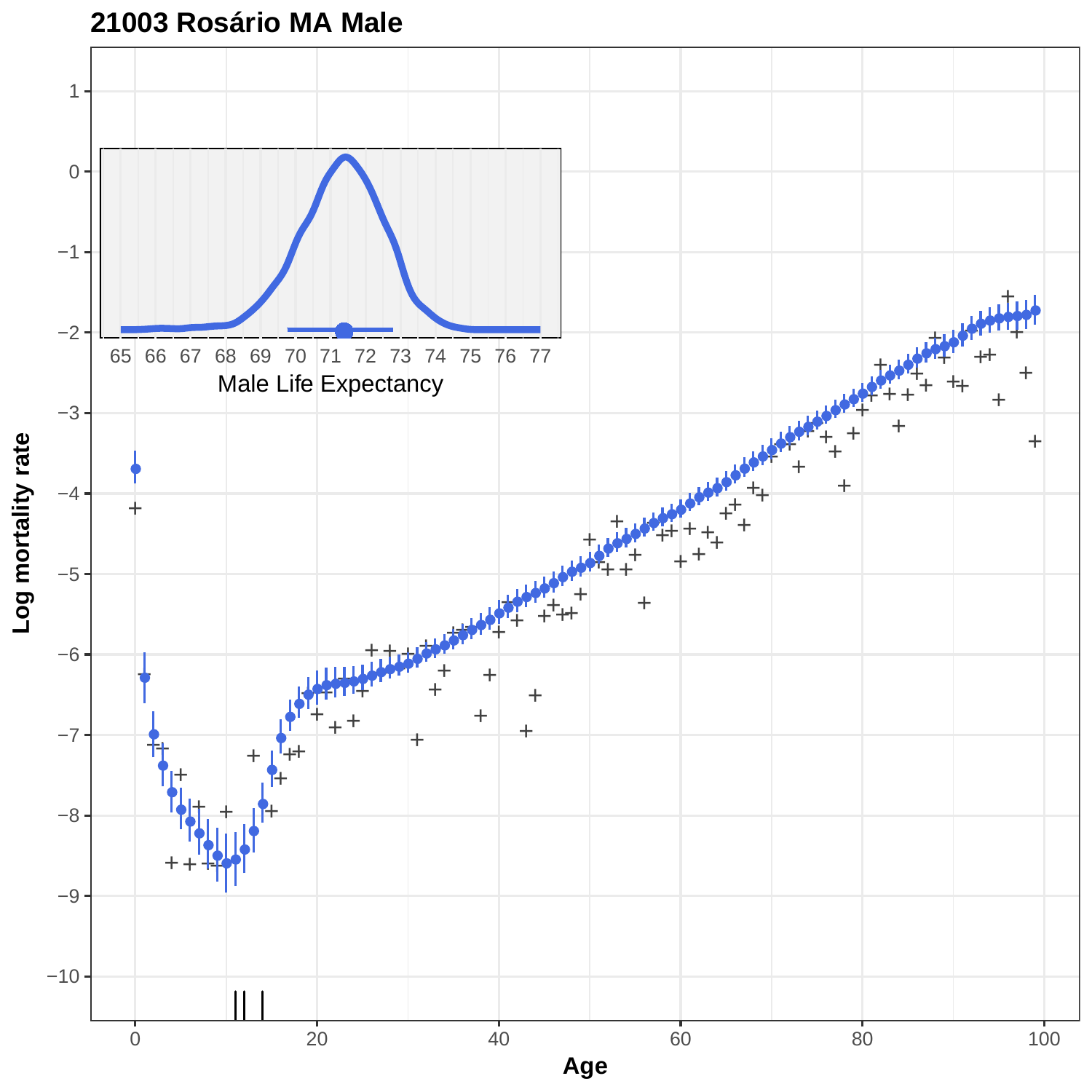

**<sup>21004</sup> Lençóis Maranhenses MA Male**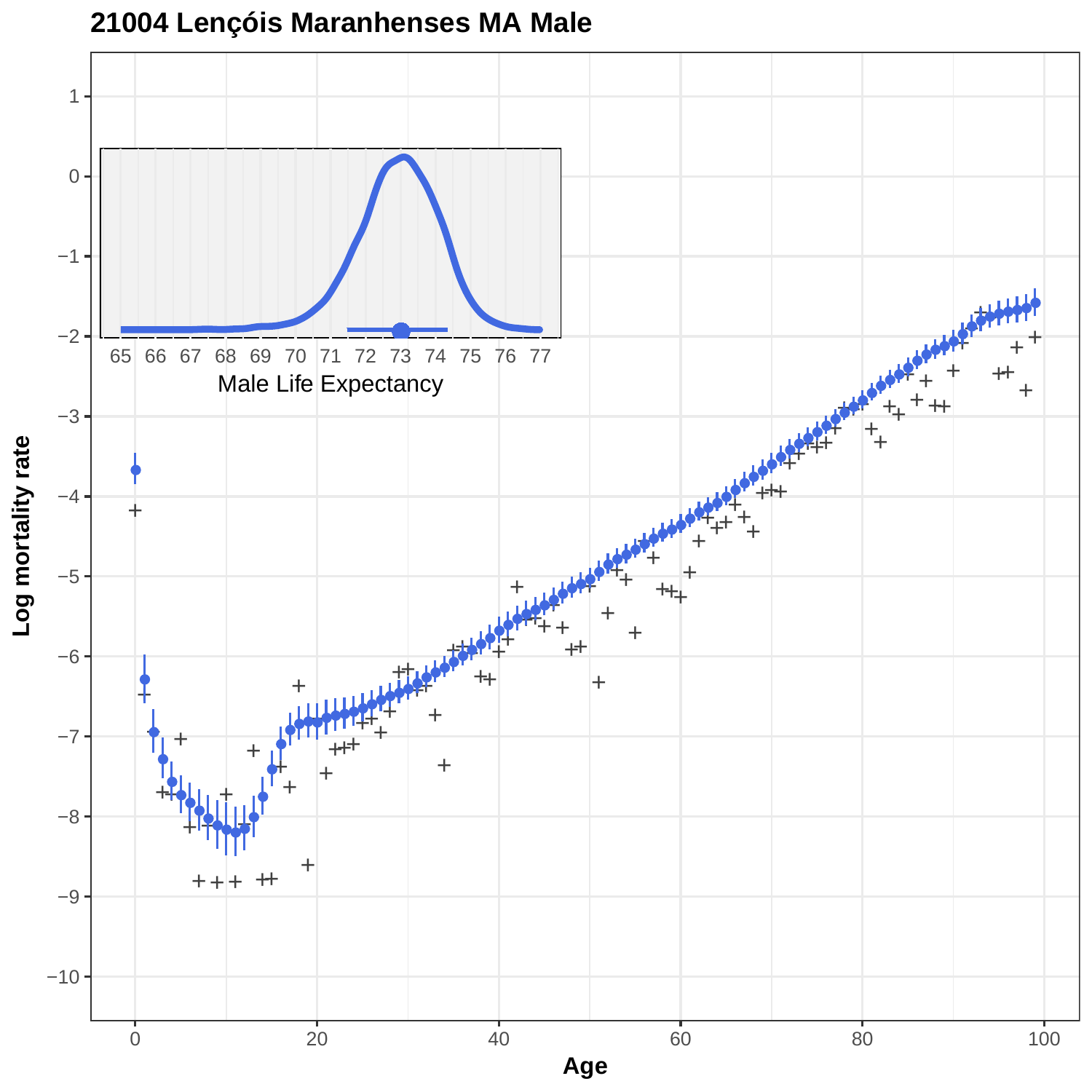

#### **21005 Baixada Maranhense MA Male**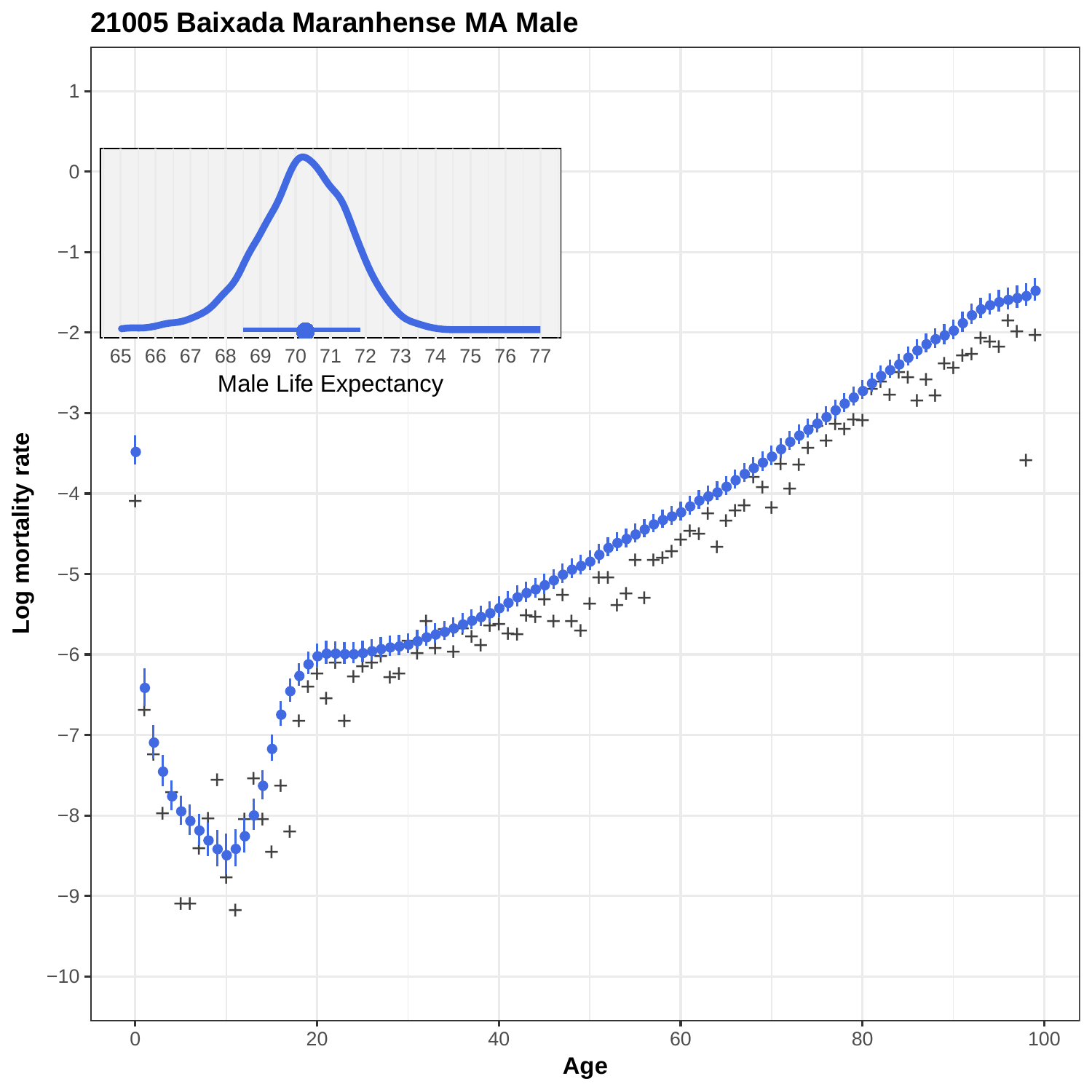

### **21006 Itapecuru Mirim MA Male**

**Log mortality rate**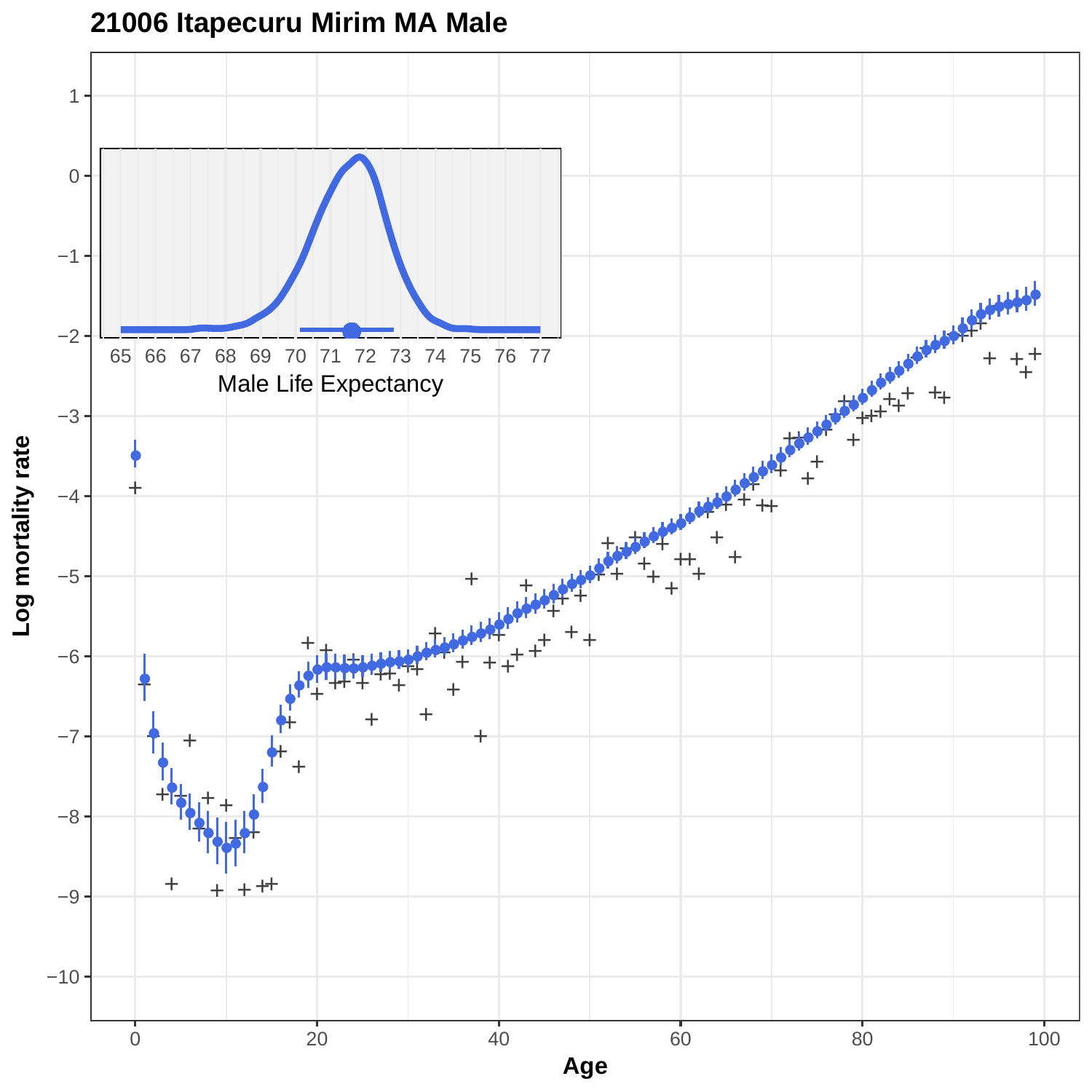# **21007 Gurupi MA Male**

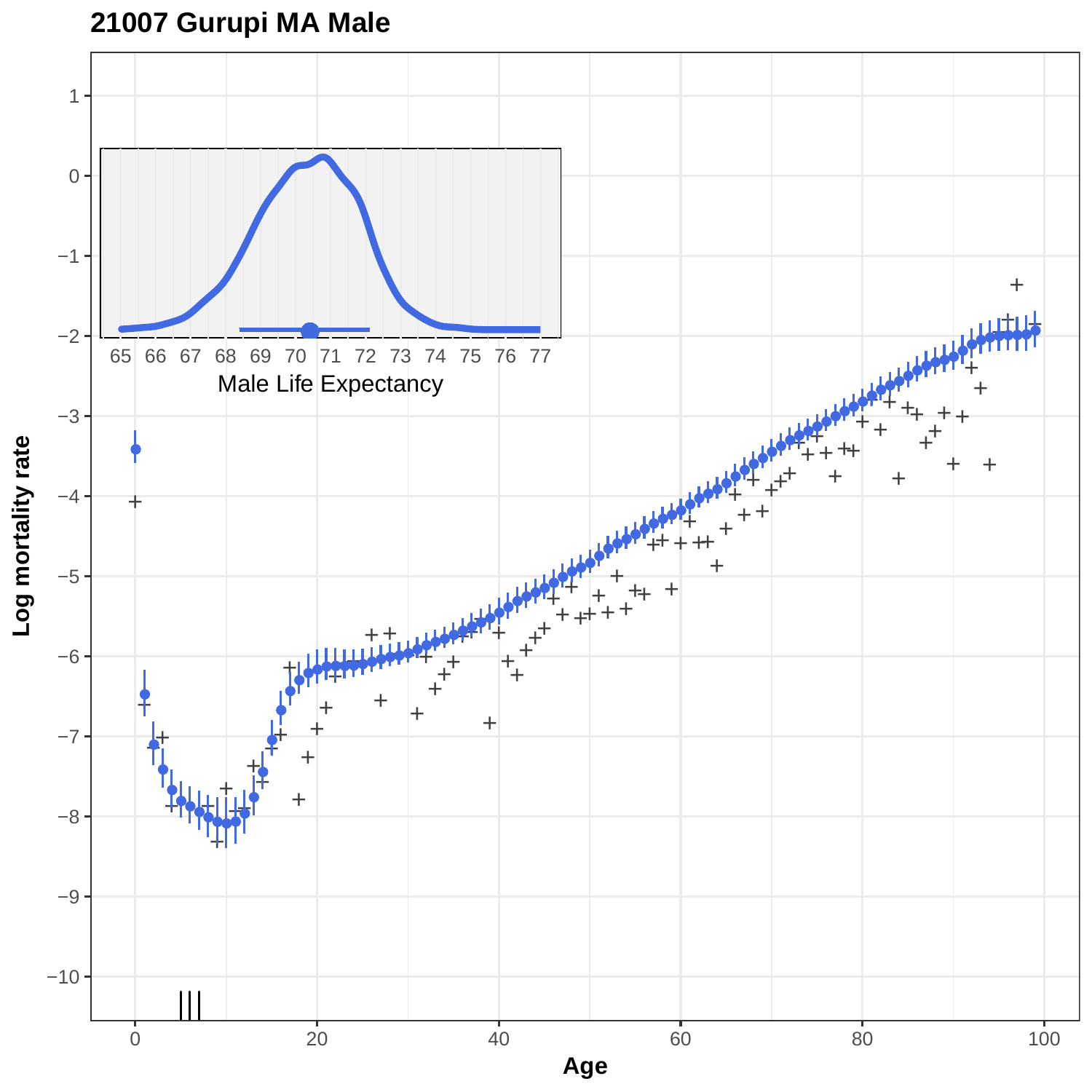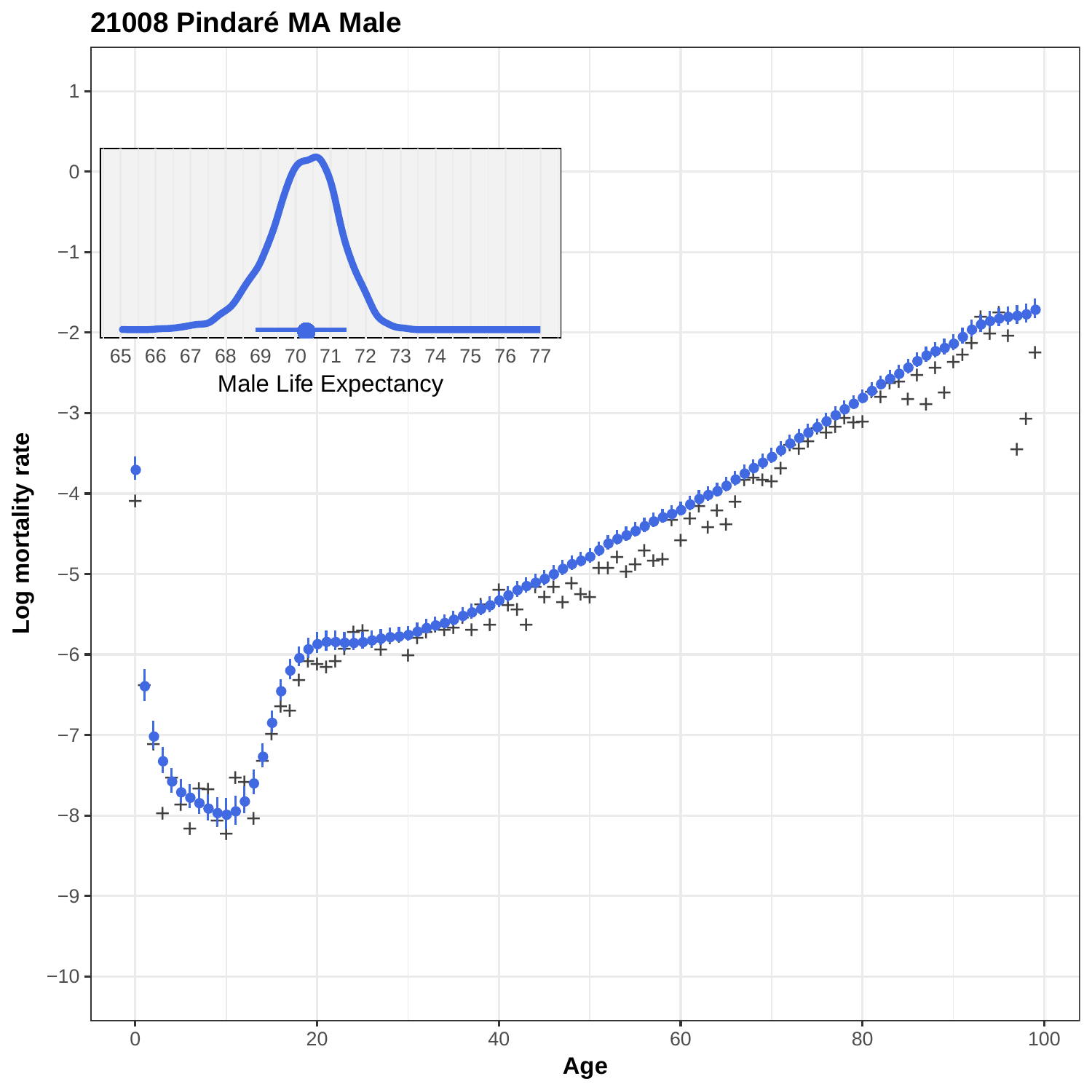

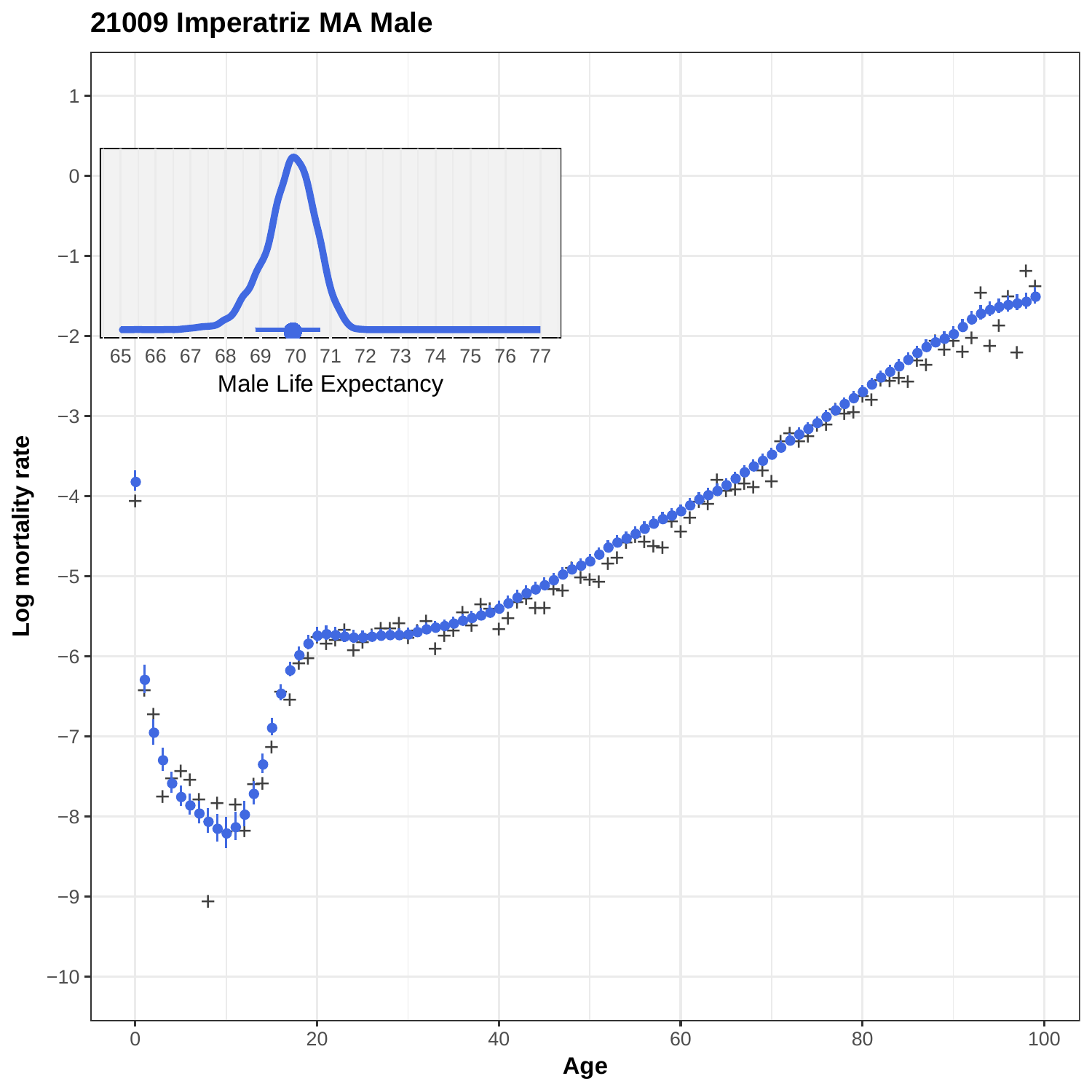

## **21010 Médio Mearim MA Male**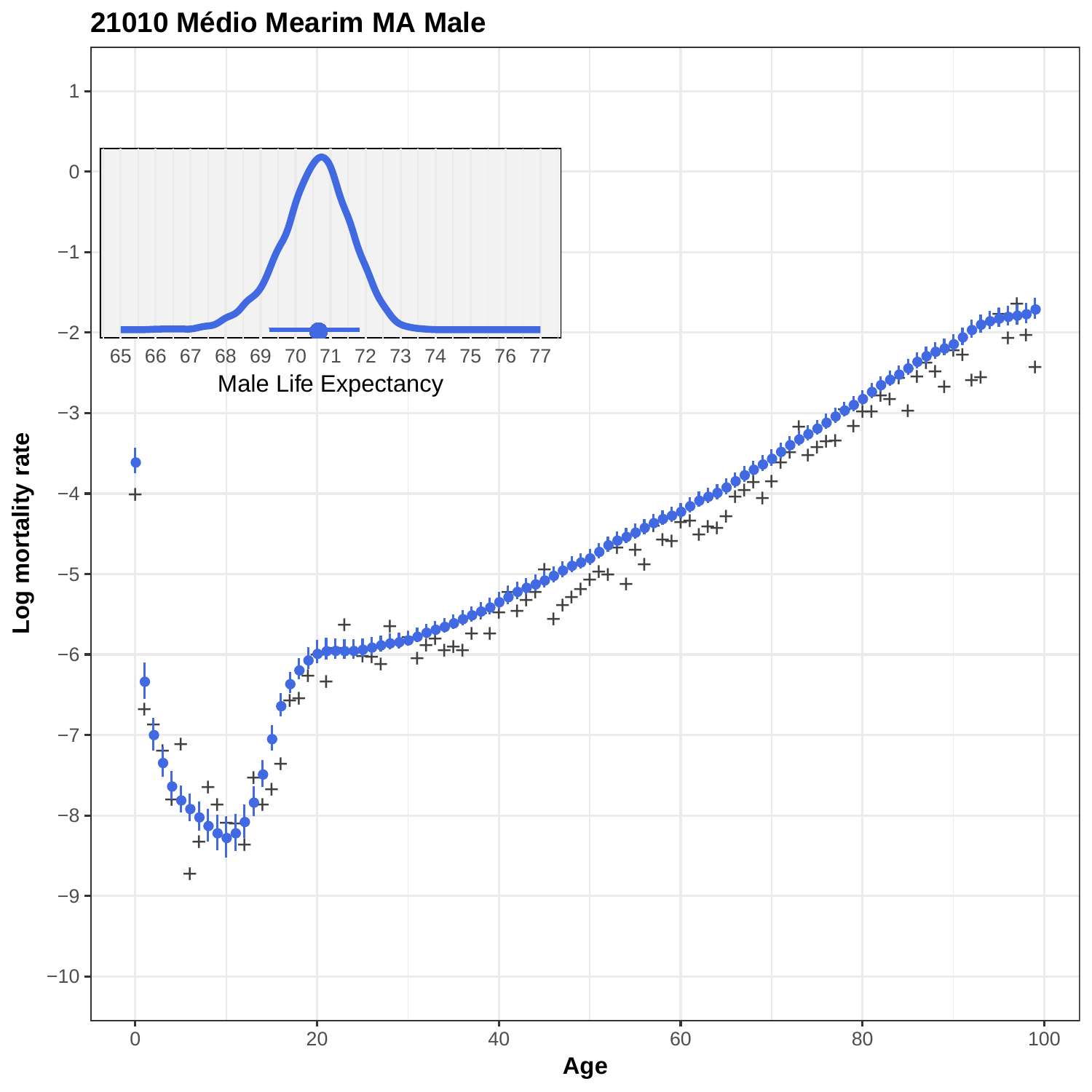

**21011 Alto Mearim e Grajaú MA Male**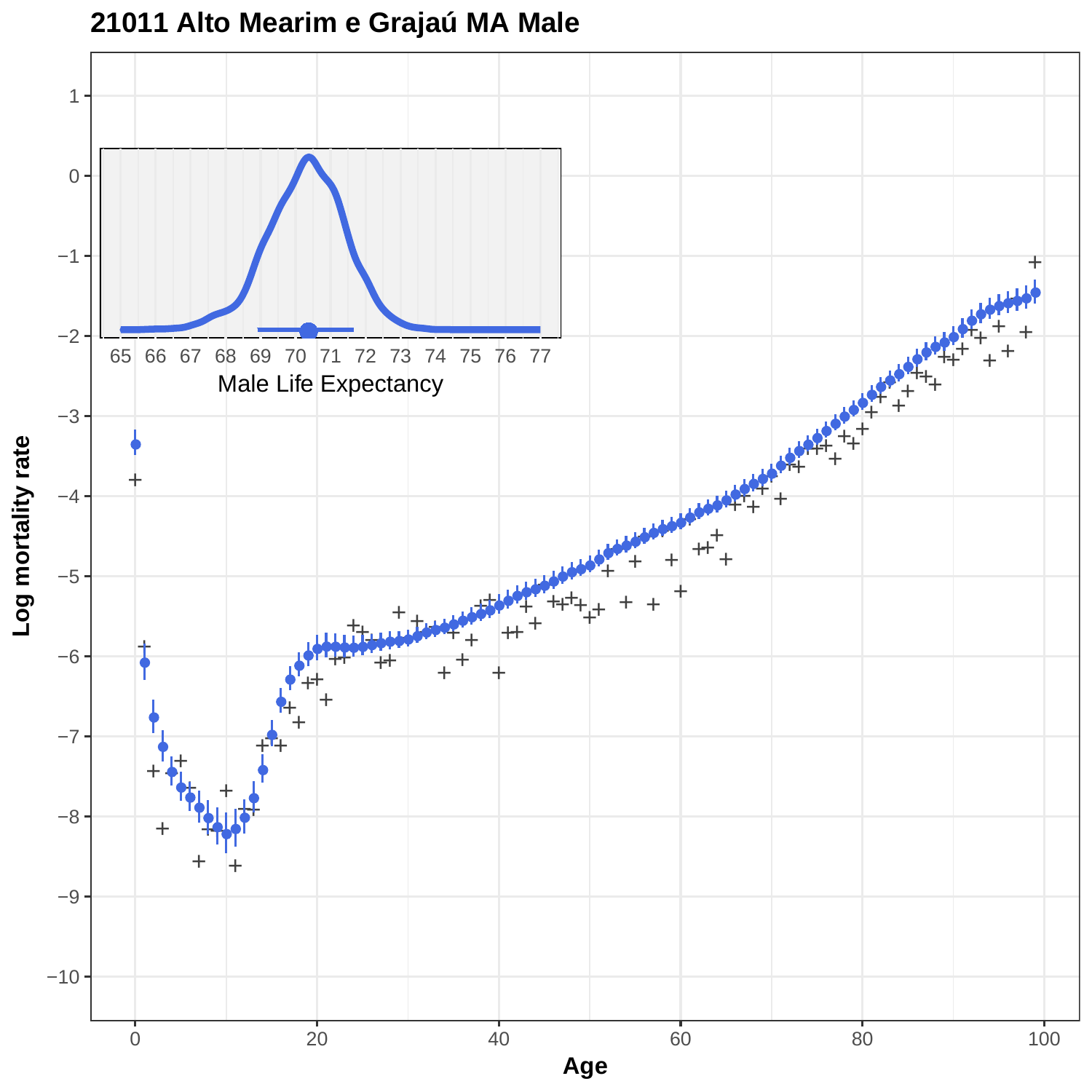

**21012 Presidente Dutra MA Male**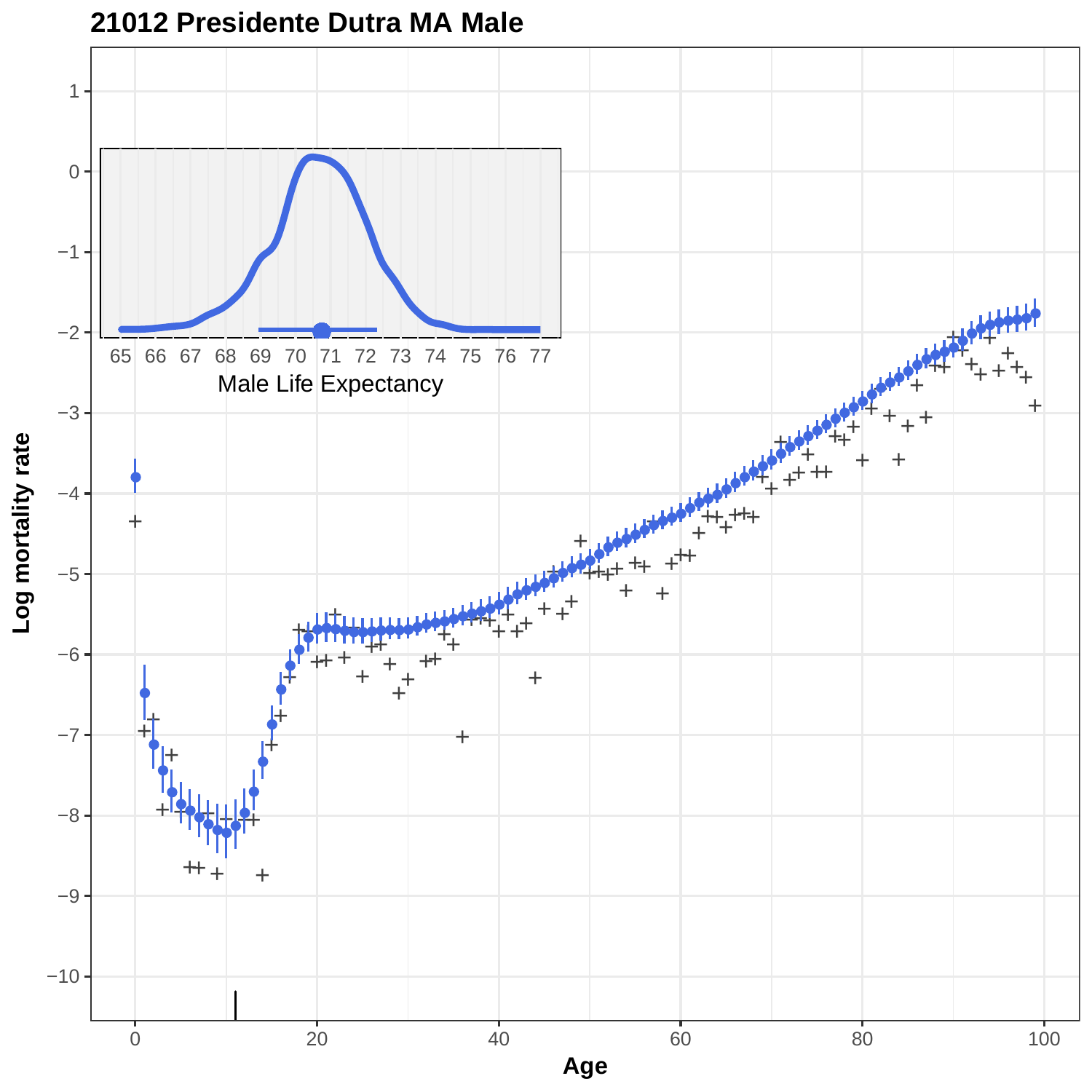

**21013 Baixo Parnaíba Maranhense MA Male**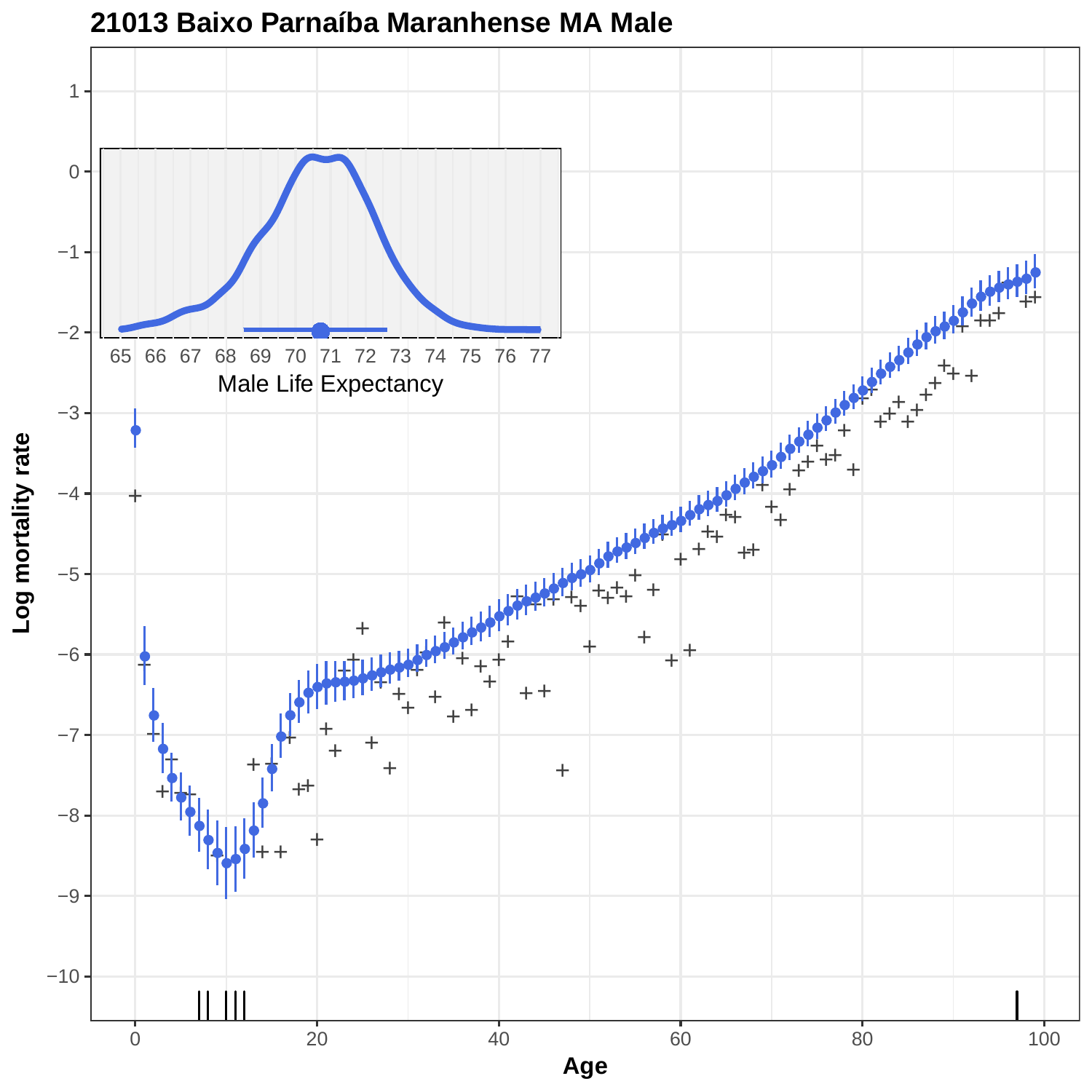

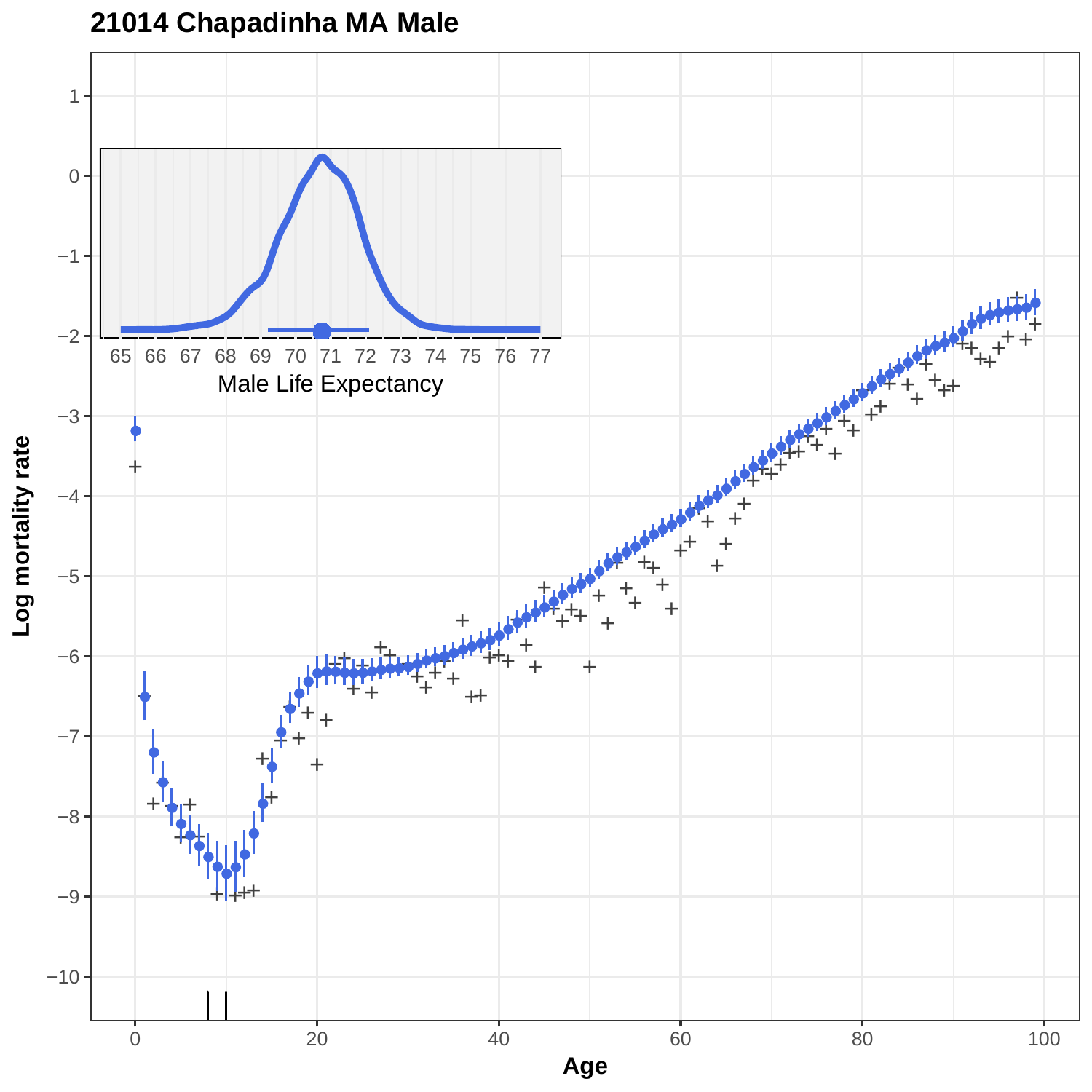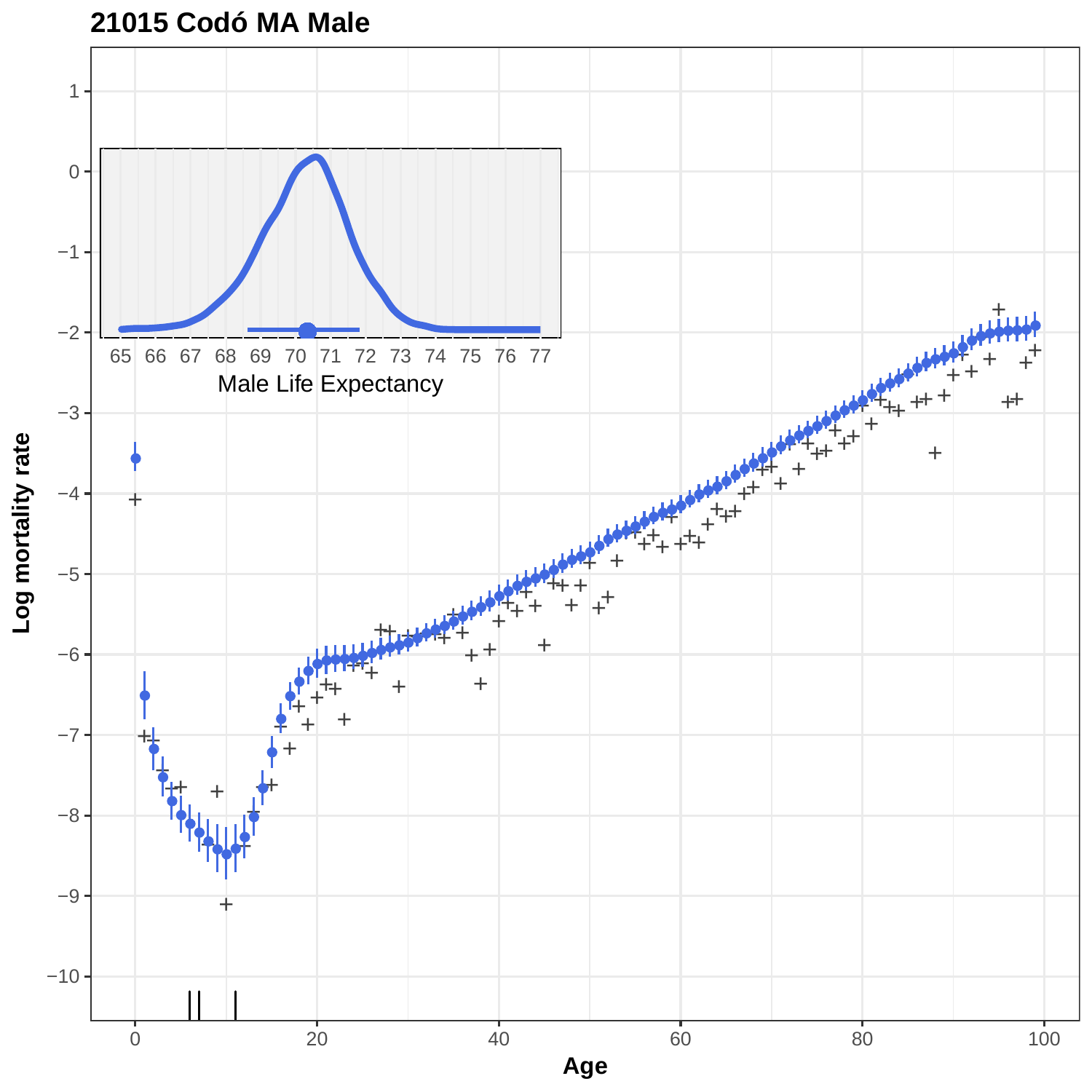

# **21016 Coelho Neto MA Male**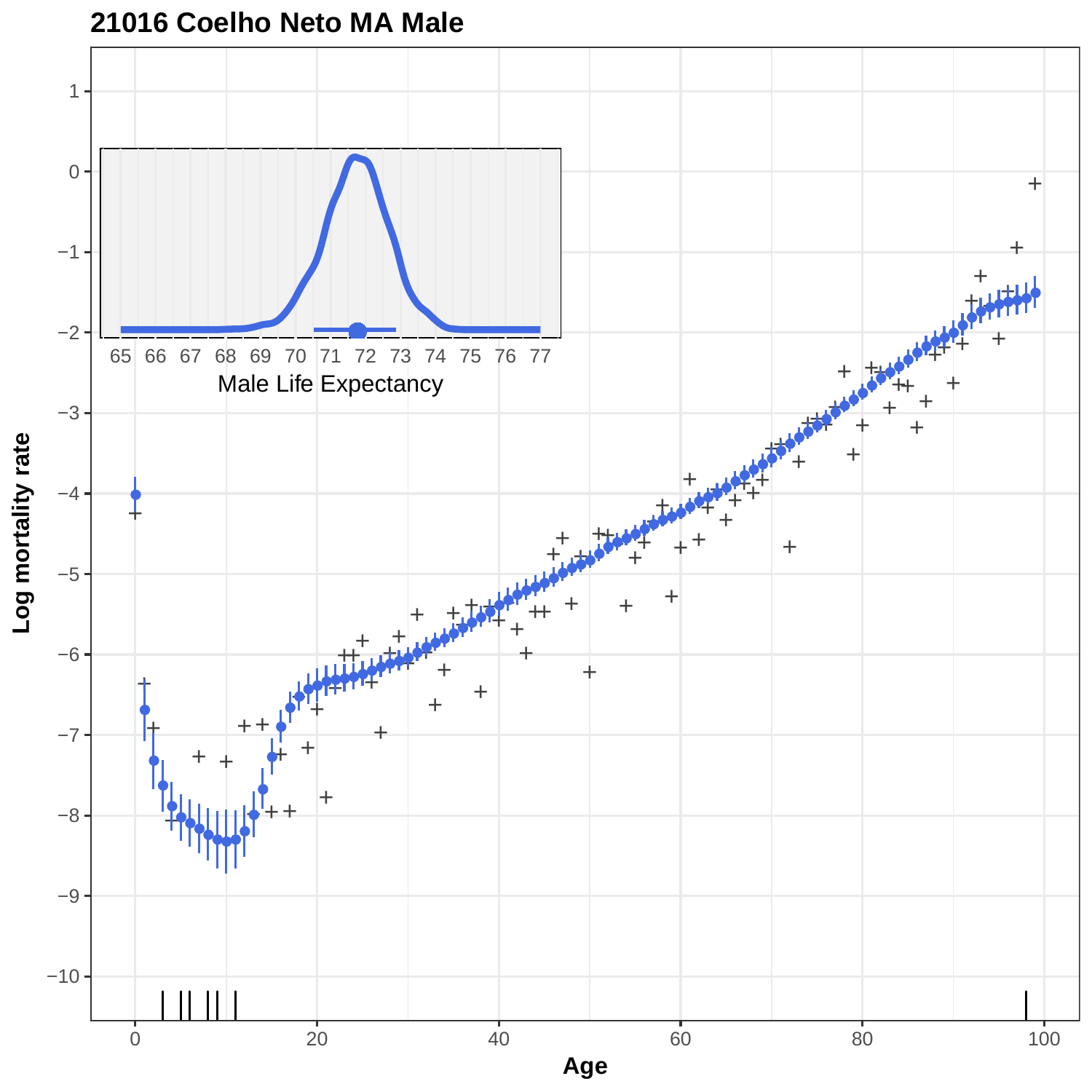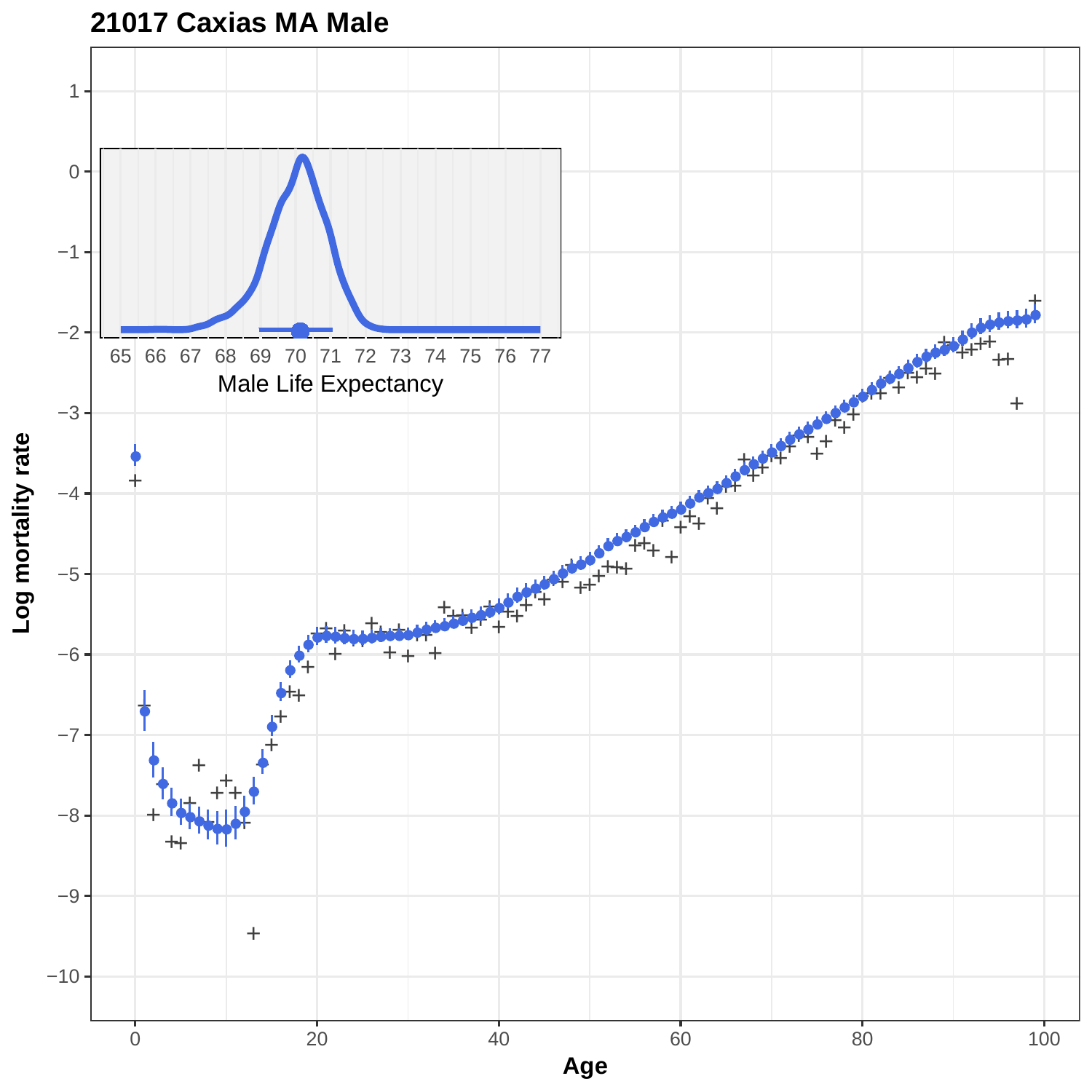

**21018 Chapadas do Alto Itapecuru MA Male**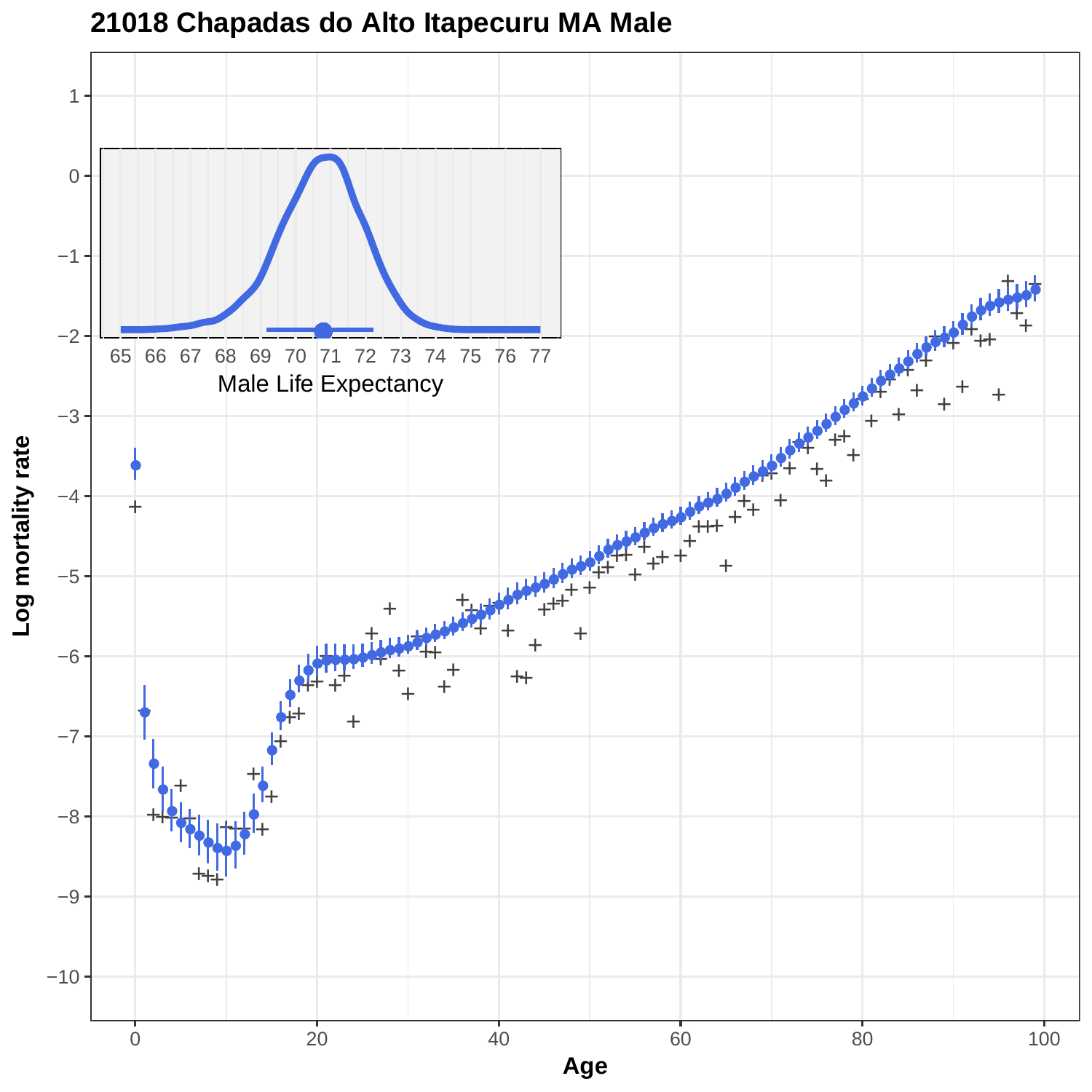

## **21019 Porto Franco MA Male**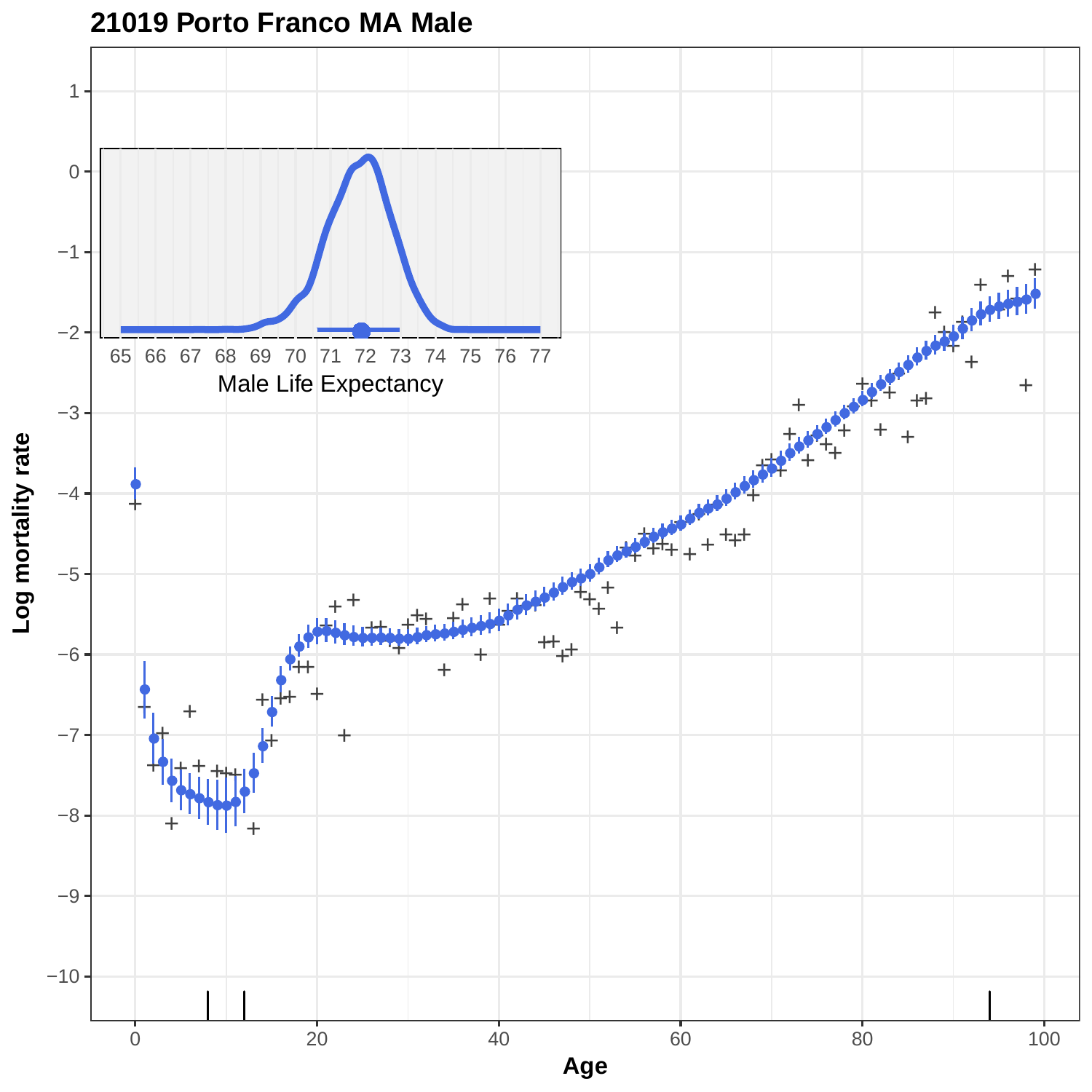